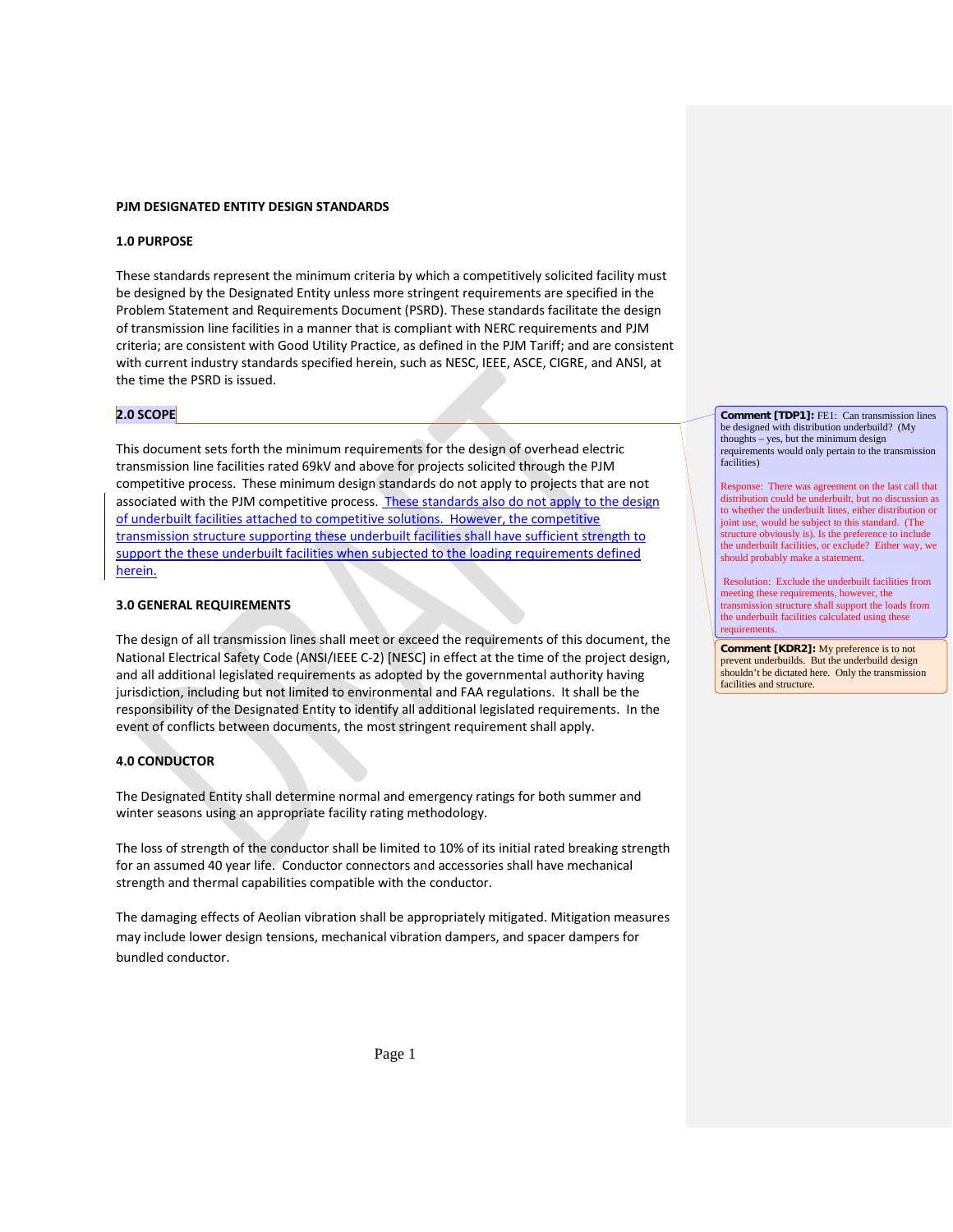### **5.0 LOADING AND STRENGTH REQUIREMENTS**

Transmission Line Facilities shall have sufficient strength to resist the individual and cumulative effects of all load cases defined in Section 5.1, including all subsections. The applied loads shall be adjusted by the Load Factors defined in the subsections of Section 5.1, and the material strengths shall be adjusted by the material strength reduction factors specified by the applicable governing industry publications referenced in Section 5.2.

Transmission Line Facilities include all supporting structures, conductors and other wires, insulators, hardware, and foundations.

### **5.1 Design Load Requirements**

All Transmission Line Facilities shall be designed to withstand the independent load cases defined in Sections 5.1.1 through 5.1.7. The effects of gravity, wind, ice, wire tension, construction, and maintenance loads shall be included as applicable.

#### **5.1.1 Legislated Loads**

**5.1.1.1** Transmission Line Facilities shall be designed to resist the loading conditions defined in Rules 250B, 250C, and 250D of the NESC. For Rule 250B, the provisions of Grade B construction and the Heavy loading district shall be applied. The load factors shall be in accordance with NESC Rule 253.

The provision of Rules 250C and 250D permitting the exclusion of structures less than 60 feet in height shall not apply.

**5.1.1.2** The Designated Entity shall identify and design to all additional legislated requirements as adopted by the governmental authority having jurisdiction.

## **5.1.2 Extreme Wind**

Transmission Line Facilities shall be designed to resist the wind loads corresponding to a 100 year return period (RP) as defined in the latest edition of ASCE Manual of Practice (MOP) 74.

Wind pressures shall be calculated in accordance with the procedures of the latest edition of ASCE MOP 74, properly adjusted for structure shape, gust, and height. The Load Factor applied shall be a minimum of 1.0.

Wind loads shall be applied in the direction producing the maximum loading effect.

All wires shall be assumed intact.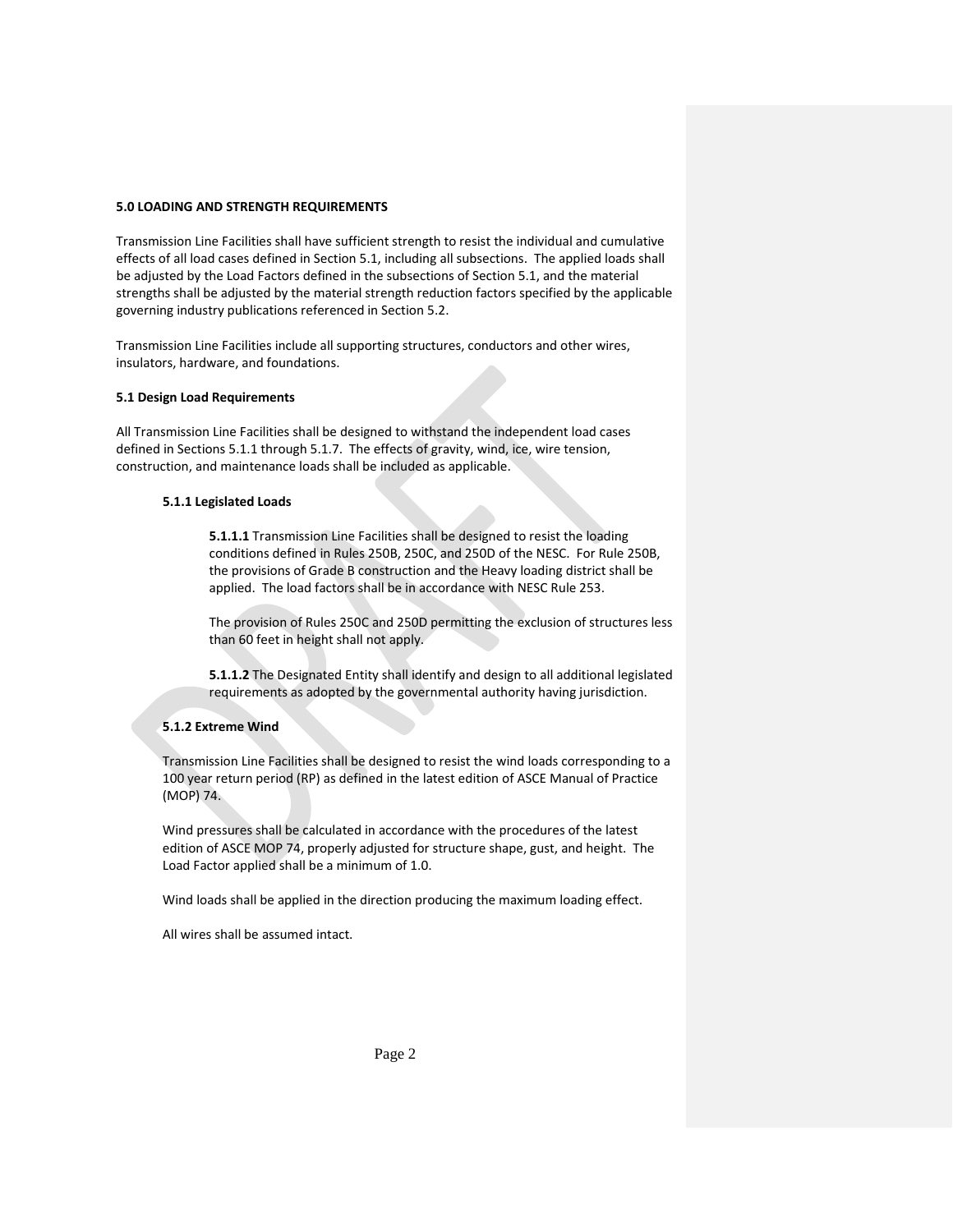### **5.1.3 Ice with Concurrent Wind**

Transmission Line Facilities shall be designed to resist the ice loads resulting from freezing rain corresponding to a 100 year return period and the associated concurrent wind loads as defined in the latest edition of ASCE MOP 74.

Wind pressures shall be calculated in accordance with the procedures of the latest edition of the ASCE MOP 74, properly adjusted for structure shape, gust, and height. The Load Factor shall be a minimum of 1.0.

Wind loads shall be applied in the direction producing the maximum loading effect. The weight of ice shall be considered 57 pounds per cubic foot. The temperature used shall be either the values specified or 32°F. The Load Factor shall be a minimum of 1.0.

All wires shall be assumed intact.

#### **5.1.4 Heavy Ice**

Transmission Line Facilities shall be designed to resist ice loads resulting from freezing rain, snow, and in-cloud icing as defined in Sections 5.1.4.1 through 5.1.4.4.

In each case, the weight of ice shall be considered 57 pounds per cubic foot, the temperature 0°F, and the wind speed 0 mph. The Load Factor shall be a minimum of 1.0. All wires shall be assumed intact.

**5.1.4.1** Transmission Line Facilities shall be designed to resist the effects of a minimum of 1.0 inch radial ice resulting from freezing rain applied to all wires. Transmission Line Facilities designed for voltages 230kV and greater shall also meet the requirements defined in Sections 5.1.4.2, 5.1.4.3, and 5.1.4.4.

**5.1.4.2** Transmission Line Facilities designed for voltages 230kV and greater and constructed in the following states/districts or portions thereof, shall be designed to resist the effects of a minimum of 1.5 inches radial ice resulting from freezing rain applied to all wires.

- District of Columbia
- **New Jersey**
- Pennsylvania, within 100 miles of the coast of the Atlantic Ocean
- Delaware, within 75 miles of the coast of the Atlantic Ocean
- Maryland, within 75 miles of the coast of the Atlantic Ocean

**5.1.4.3** Transmission Line Facilities designed for voltages 230kV and greater and constructed in regions with a ground elevation greater than 1500 feet and less than 3000 feet above mean sea level shall be designed to resist the effects of a minimum of 1.25 inch radial ice resulting from freezing rain applied to all wires. Greater values shall be considered in areas known to accumulate larger amounts of ice resulting from freezing rain, or are prone to in-cloud icing or accumulation of snow, and when indicated by historical weather data or sitespecific ice studies.

Page 3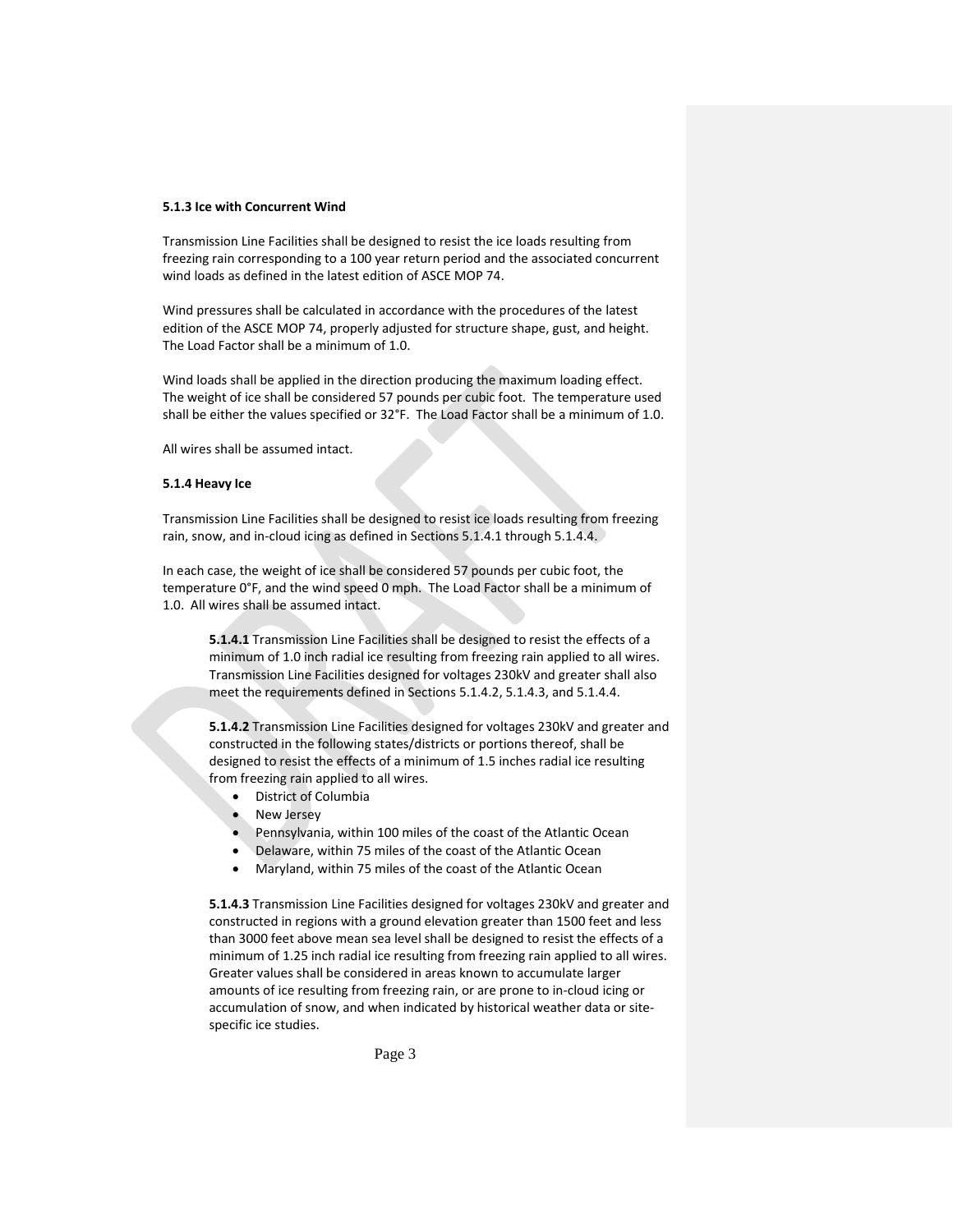**5.1.4.4** Transmission Line Facilities designed for voltages 230kV and greater and constructed in regions with a ground elevation greater than 3000 feet above mean sea level shall be designed to resist the effects of a minimum of 1.5 inch radial ice resulting from freezing rain applied to all wires. Greater values shall be considered in areas known to accumulate larger amounts of ice resulting from freezing rain, or are prone to in-cloud icing or accumulation of snow, and when indicated by historical weather data or site-specific ice studies.

#### **5.1.5 Unbalanced Longitudinal Load Cases**

Except as described in Section 5.1.5.1 and 5.2.2, Transmission Line Facilities designed for voltages 230kV and greater shall be designed to withstand longitudinal loads due to broken wire and differential ice conditions as described in Sections 5.1.5.2 and 5.1.5.3.

Except as described in Section 5.1.5.1 and 5.2.2, Transmission Line Facilities designed for voltages less than 230kV may be designed to withstand longitudinal loads due to broken wire and differential ice conditions as described in Sections 5.1.5.2 and 5.1.5.3.

**5.1.5.1** These unbalanced load cases do not apply to insulators; however, insulators must be designed such that they do not detach from the supporting structure.

#### **5.1.5.2 Broken Wire Loading**

For single conductor phase configurations of both single and multiple circuit structures, only one conductor or one shield wire shall be considered broken in each load case. Each wire shall be broken individually to ensure the maximum loading effect is determined for each component. For the design of suspension structures, the conductor tensions may be reduced by the effects of longitudinal insulator displacement.

For phase configurations with more than one sub-conductor of both single and multiple circuit structures, a minimum of one sub-conductor or one static wire shall be considered broken. Each phase shall be evaluated with one broken subconductor to ensure the maximum loading effect is determined for each component. For the design of suspension structures, the conductor tensions may be reduced by the effects of longitudinal insulator displacement.

The minimum environmental load condition shall be 0.5 inch of ice, 40 mph wind, and 32°F. The Load Factor shall be a minimum of 1.0.

#### **5.1.5.3. Differential Ice Loading**

With all wires assumed intact, each conductor and shield wire on one side of the structure shall be loaded with 0.5 inch of radial ice and 40 mph wind at a temperature of 32°F. All conductors and shield wires on the other side of the structure shall be loaded with the specified wind only. The weight of ice shall be

Page 4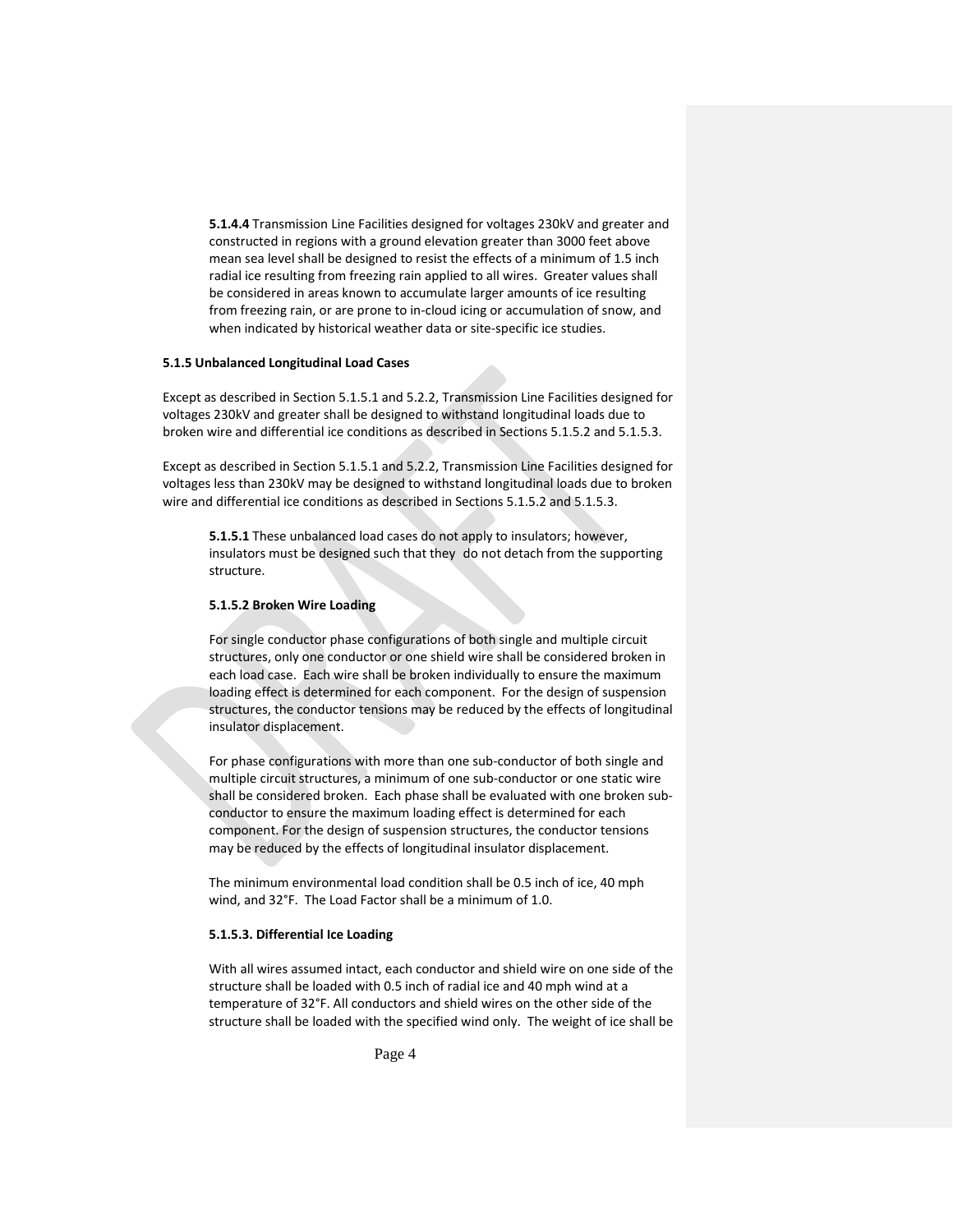considered 57 pounds per cubic foot. The Load Factor shall be a minimum of 1.0.

For the design of suspension structures, the conductor tensions may be reduced by the effects of longitudinal insulator displacement.

### **5.1.6 Construction and Maintenance Loads**

Transmission Line Facilities shall be designed to facilitate construction and maintenance activities as defined in Sections 5.1.6.1 through 5.1.6.3.

#### **5.1.6.1 Bound Stringing Block**

Transmission Line Facilities designed for voltages 230kV and greater shall be designed to resist longitudinal loads simulating a bound stringing block.

Transmission Line Facilities designed for voltages less than 230kV may be designed to resist longitudinal loads simulating a bound stringing block.

#### **5.1.6.2 Climbing and Working Loads**

In areas where climbing or work activities are reasonably anticipated, members of structures shall be designed to support a point load of 250 pounds. The Load Factor shall be a minimum of 1.5.

### 5.1.6.3 Fall Protection

Transmission Line Facilities shall be designed to facilitate compliance with OSHA requirements related to fall protection.

## **5.1.7. Foundation Loading**

Foundation reactions shall be determined from the load cases presented in Section 5.1.

## **5.2 Strength Requirements**

Transmission Line facilities shall meet the strength requirements specified in Sections 5.2.1 through 5.2.4.

### **5.2.1 Strength Design Standards & Guides**

Structures and foundations shall be designed to the requirements of the applicable publications:

- *ASCE Standard No. 10, Design of Latticed Steel Transmission Structures*
- *ASCE Standard No. 48, Design of Steel Transmission Pole Structures*

**Comment [TDP3]:** LSP6: This section references "ACI 318 Building Code Requirements for Structural Concrete and Commentary". This should be removed as it is not applicable to typical foundations for transmission lines – see Section 1.4 of ACI 318 (Applicability) and more specifically Section 1.4.6.

Response: Although true, ACI 318 is typically adopted and used in part to design reinforced concrete foundations and anchorages for transmission and substation structures.

#### Resolution: Leave reference and added exceptions.

#### **Comment [TDP4]:** FE3:

• Remove IEEE Std. 751 (inactive or withdrawn) • Add ASCE Manual No. 111 Reliability Based Design of Utility Pole Structures

#### Response: Added P751 and ASCE 111. Will discuss further at the April DEDSTF meeting.

**Comment [KDR5]:** I'm not familiar with P751. Others in my group had pointed out the 751 was inactive. As for as the comment regarding ACSE No. 111 being more of a design manual, aren't others also more of a design manual. The section is about Design Standards and Guides – if we don't want design manuals, should we eliminate the section?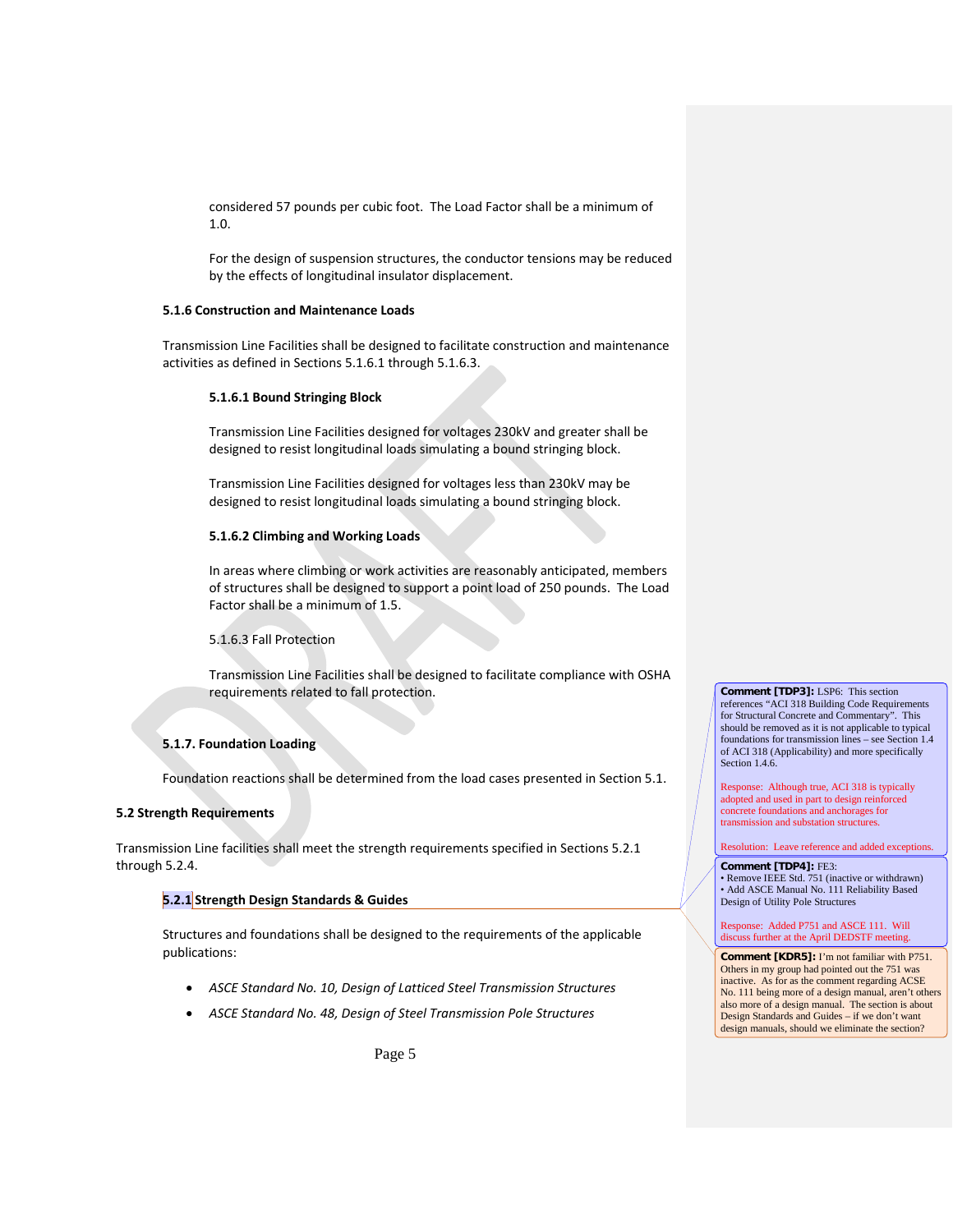- *ASCE Manual No. 91, Design of Guyed Electrical Transmission Structures*
- *ASCE Manual No. 74, Guidelines for Electric Transmission Structural Loading*
- *ASCE Manual No. 104*, *Recommended Practice for Fiber-Reinforced Polymer Products for Overhead Utility Line Structures*
- *ASCE Manual No. 111, Reliability-Based Design of Utility Pole Structures*
- *ASCE Manual No. 123, Prestressed Concrete Transmission Pole Structures*
- *ANSI 05-1, Specifications and Dimensions for Wood Poles*
- *IEEE Std. 691, Guide for Transmission Structure Foundation Design and Testing*
- *IEEE Std. P751, Trial-Use Design Guide for Wood Transmission Structures*
- *National Electric Safety Code C2*
- *ACI 318 Building Code Requirements for Structural Concrete and Commentary* Exception: The ultimate compressive concrete strength shall not be less than 3500 pounds/square foot.

#### **5.2.2 Line Cascading Mitigation**

To avoid cascading failures, structures shall be designed to withstand the unbalanced longitudinal load cases of Section 5.1.5, or an anti-cascading structure with full dead end load capability shall be placed every 5 miles.

### **5.2.3 Substation Structure Strength**

Where Transmission Line Facilities terminate in substations owned by others, the Designated Entity shall coordinate with these owners to ensure adequate strength is provided for each station line terminal structure.

### **5.2.3 Geotechnical Requirements**

A geotechnical investigation shall be the basis of the final foundation design parameters.

## **6.0 ELECTRICAL DESIGN PARAMETERS**

Conductor selection and configuration, including conductor size and the number of subconductors, shall consider electrical system performance parameters such as voltage, stability, losses, impedance, corona, electric and magnetic fields, audible noise, and television and radio interference. To correct for voltage imbalance, the phases may be transposed.

The estimated levels of audible noise and EMF values shall not exceed those required by the governmental authority having jurisdiction. These estimated values shall be determined by calculations specific to the proposed transmission facility.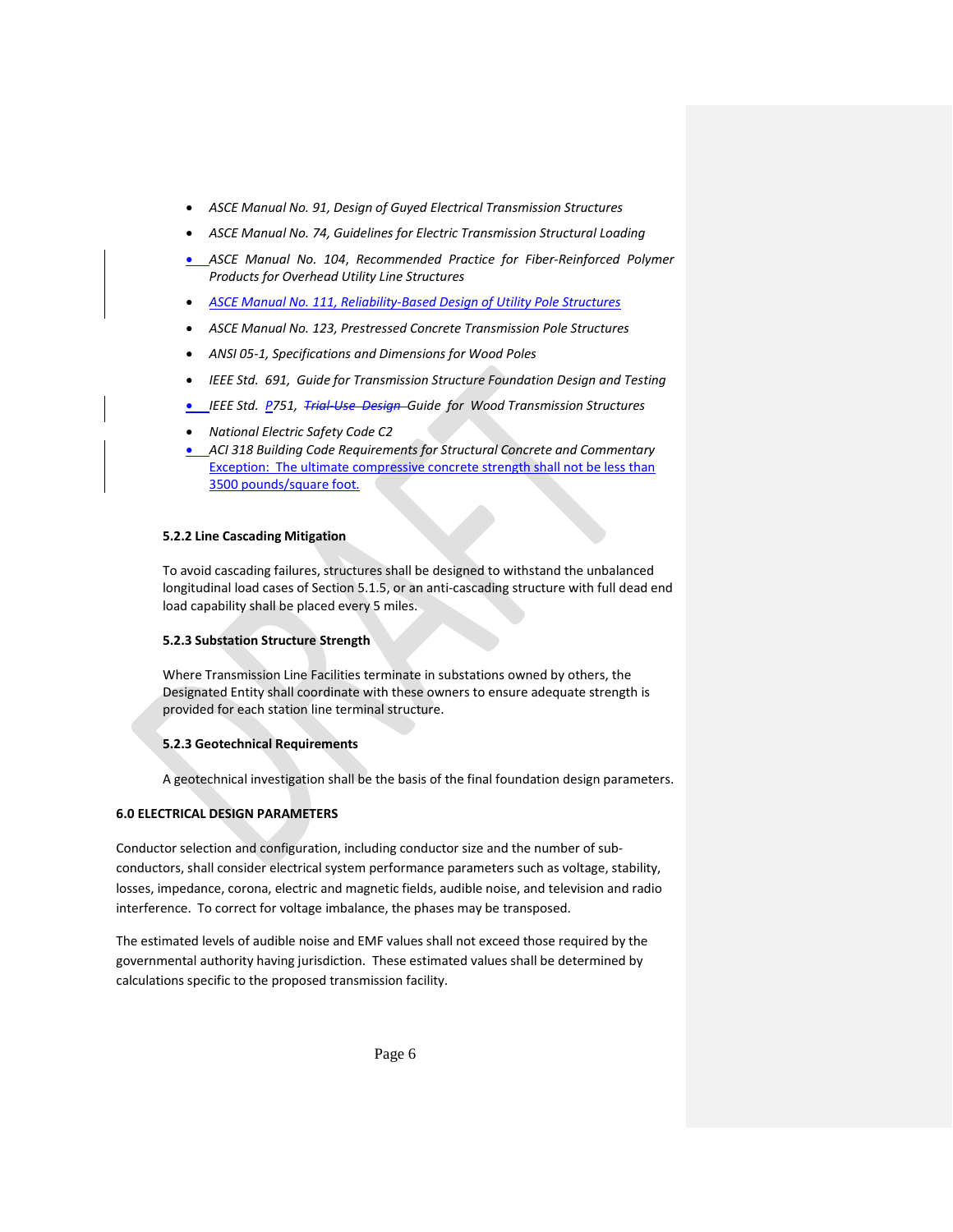# **7.0 RIGHT-OF-WAY**

Rights of way shall be proportioned so that NESC horizontal clearances to buildings are maintained at the edges. Widths shall be calculated with the wires displaced from rest by a 6 psf wind at 60°F with no ice and at final sag. Deflection of flexible structures and insulator swing shall be considered where appropriate.

Consideration shall be given to acquiring uniform right of way widths.

## **8.0 INSULATION, LIGHTNING PERFORMANCE, & GROUNDING**

Insulation, grounding, and shielding of the transmission system (line and station) shall be coordinated between the Designated Entity and the Transmission Owner(s) to which the project interconnects to promote acceptable facility performance. The resulting design shall approach the targeted lightning performance defined below.

- Voltages 345kV and greater 1 Outage/100 circuit miles/Year
- 230kV 2 Outage/100 circuit miles/Year
- 138/115kV 3 Outage/100 circuit miles/Year
- 69kV 4 Outage/100 circuit miles/Year

Surge arresters, if installed, shall be applied in a manner that reduces the likelihood that the arrester or any of its associated hardware will interfere with reliable normal operation of the line in the event of surge arrester electrical or mechanical failure.

### **9.0 CLEARANCES**

### **9.1 General**

Unless otherwise stated, all clearances shall meet or exceed those defined in the NESC.

Clearances shall be maintained applying the maximum operating voltages defined in PJM Manual 3, "Baseline Voltage Limits", Exhibit 3, Section 3.3.1. The circuit transient overvoltage (TOV) shall be used when considering the alternate clearances permitted by NESC Rules 232D, 233C3, 234H, 235B3.

When a proposed transmission line crosses over an existing supply or communication line, the position of the lower wire shall be determined by a straight line between attachment points, unless specific sag/tension information for the lower wires are known. When the sag/tension characteristics of the lower wires are known, the requirements of the NESC rules may be applied.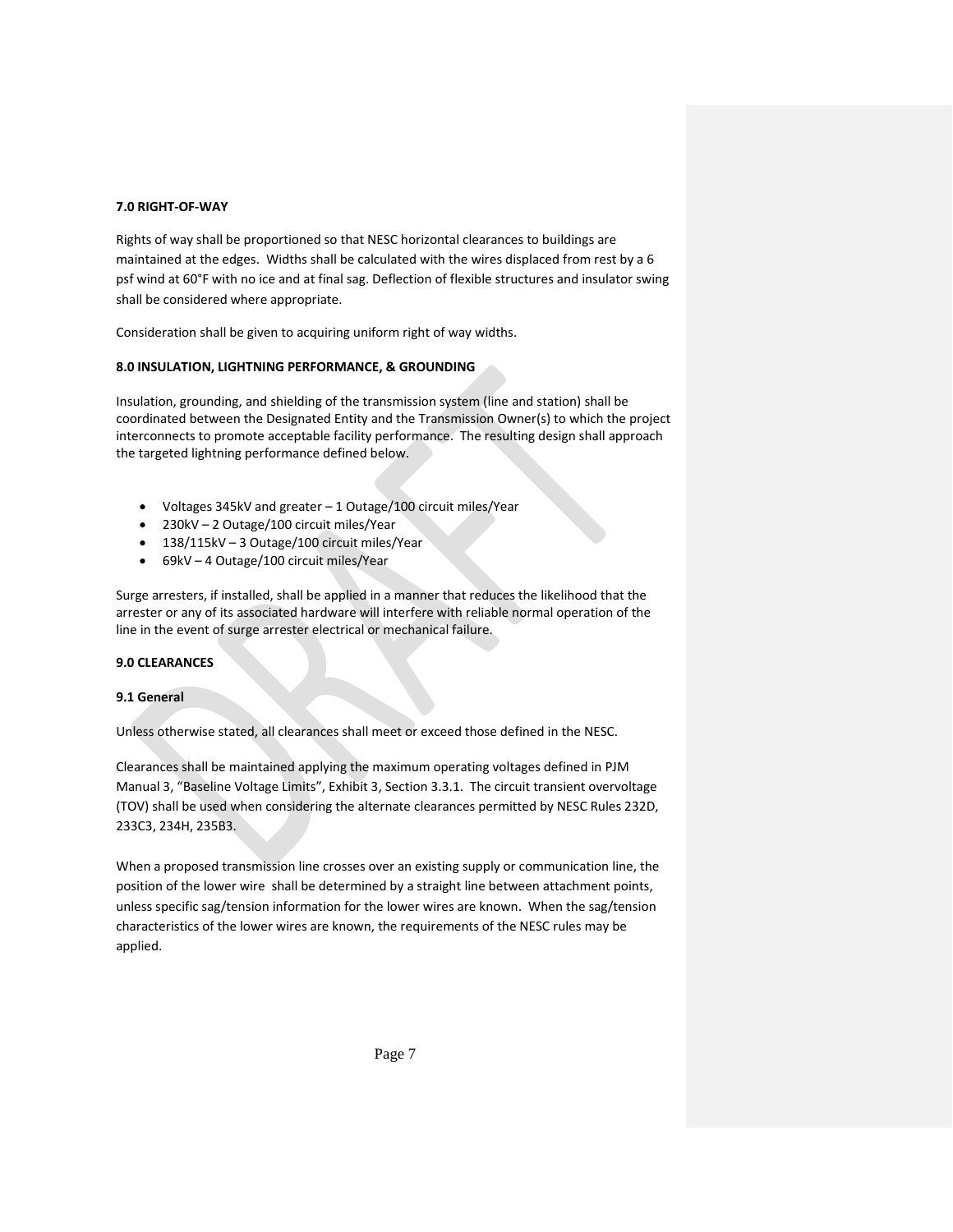### **9.2 Live Line Maintenance Requirements**

Adequate clearances shall be provided when live-line maintenance requirements are proposed by the Designated Entity for a line design for any of the following maintenance activities:

- Climbing inspection
- Hot stick maintenance for the specified line components
- Live line maintenance for the specified line components using specified lift equipment
- Helicopter live line maintenance for the specified line components using the specified helicopter

All live line maintenance clearances shall be determined using the OSHA calculation methods for the specified circuit TOV, breaker design, and maintenance program.

## **9.3 Vertical Clearances**

The vertical conductor clearances of Section 23 of the NESC shall be maintained at the NESC stated conditions. All terrain points under the conductors shall be considered to be traversable by vehicles. The buffers defined in Section 9.5 shall be applied.

## **9.4 Horizontal Clearances**

The horizontal conductor clearances of Section 23 of the NESC shall be maintained at the NESC stated conditions. The buffers defined in Section 9.5 shall be applied.

### **9.5 Clearance Buffers**

.

Due to uncertainties and inaccuracies in surveying and installation of foundations, structures and conductors, the calculated position of the conductors shall be increased as specified in Sections 9.5.1 and 9.5.2 to ensure that NESC requirements are met.

# **9.5.1 Vertical Clearance Buffer**

The vertical clearance buffer shall be 3'-0".

# **9.5.2 Horizontal Clearance Buffers**

The horizontal clearance buffer shall be 2'-0" to other obstructions. This buffer does not apply to clearances to the supporting structure.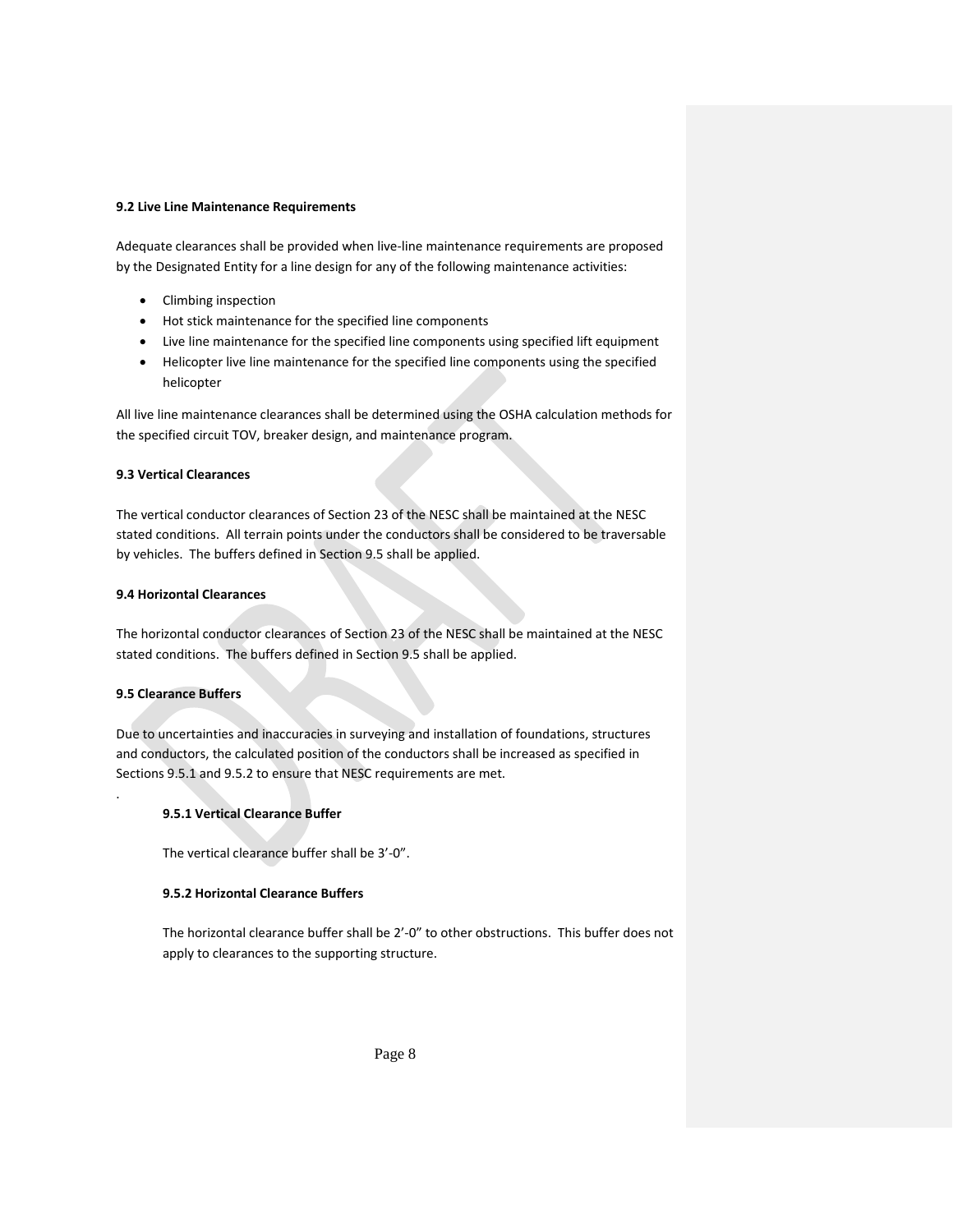# **9.6 Electrostatic Clearance**

The short circuit current discharge requirements of NESC Rule 232D3(c) shall be met.

### **9.7 Clearances over Waters of the United States**

Clearances over the waters of the United States shall be the larger of the NESC requirements in Rule 232, or the clearance determined by the Army Corps of Engineers, plus the buffer defined in Section 9.5.

### **9.8 Galloping**

## **9.8.1 General**

Lines shall be designed to limit the likelihood that conductor/shield wire galloping will result in a circuit momentary operation. Galloping shall be addressed by one or a combination of the following methods:

- Providing conductor clearances at the structure which produce the in-span conductor clearances defined in Section 9.8.3.
- Install in-span interphase insulators or anti-galloping devices designed to reduce the possibility and/or severity of conductor galloping.
- Install twisted pair conductor.

### **9.8.2 Galloping Ellipse Calculations**

Conductor galloping ellipses shall be developed using the A.E. Davison method for single loop galloping and the L.W. Toye method for double loop galloping, or the CIGRE method as described in Bulletin 322.

# **9.8.3 Galloping Clearances**

Clearances of the calculated galloping ellipses shall meet the requirements of Sections 9.8.3.1 and 9.8.3.2.

## **9.8.3.1 Single Loop Galloping**

The position of the calculated galloping ellipses shall overlap no more than 10%.

### **9.8.3.2 Double Loop Galloping**

The calculated positions of the galloping ellipses shall not overlap.